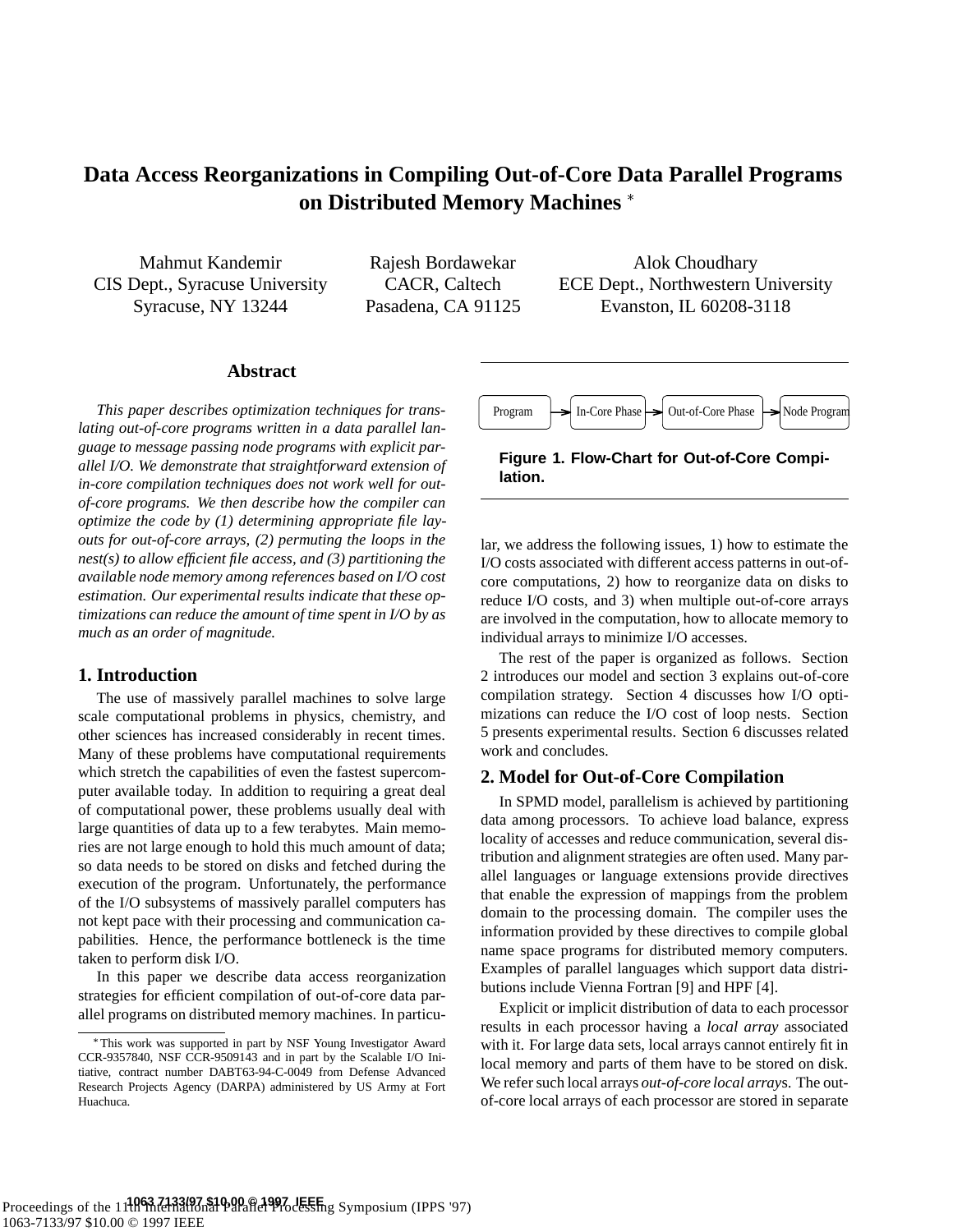files called *local array file*s. We assume that each processor has its own logical disk with the local array files stored on that disk. If a processor needs data from any of the local array files of another processor, the required data will be first read by the owner processor and then communicated to the requesting processor.

### **3. Compilation Strategy**

In order to translate out-of-core programs, the compiler has to take into account the data distribution on disks, the number of disks used for storing data etc. The portions of local arrays currently required for computation are fetched from disk into memory. These portions are called (*data*) *tiles*. Each processor performs computation on its tiles.

Figure 1 shows various steps involved in translating an out-of-core program consisting a single nest. The compilation consists of two phases. In the first phase, called *in-core phase*, the arrays in the source program are partitioned according to the distribution information and bounds for local arrays are computed. The second phase, called *out-of-core phase*, involves adding appropriate statements to perform I/O and communication. The local arrays are first tiled according to the node memory available in each processor. The resulting tiles are analyzed for communication. The loops are then modified to insert necessary I/O calls.

Consider the loop nest shown in Figure 2:(A) where  $lb_k$ ,  $ub_k$  and  $s_k$  are the lower bound, upper bound and step size respectively for loop  $k$ . This nest will be translated by compiler into the node program shown in Figure 2:(B). In this translated code loops IT and JT are called *tiling loops*, and loops IE and JE are called *element loops*. Note that communication is allowed only at tile boundaries (outside the element loops). For sake of clarity, we will write this translated version as shown in Figure 2:(C). All communication statements and element loops will be omitted, and in **computation** part each reference will be replaced by its sub-matrix version.

# **4. I/O Optimizations**

We first consider the example shown in Figure 3:(A), assuming that  $A$ ,  $B$  and  $C$  are column-major out-of-core arrays.<sup>1</sup>

The compilation is performed in two phases as described before. In the in-core phase, using the array distribution information, the compiler computes the local array bounds and partitions the computation. In the second phase, tiling of the data is carried out using the information about available node memory size. The I/O calls to fetch necessary data tiles for  $A$ ,  $B$  and  $C$  are inserted and finally the node program is generated. Figure 3:(B) shows the *straightfor-*

| $DO i = lb; ub; s;$                      | DO IT = $lb_{IT}$ , $ub_{IT}$ , $s_{IT}$ |
|------------------------------------------|------------------------------------------|
| DO j = $lb_j$ , $ub_j$ , $s_j$           | DO JT = $lb_{LT}$ , $ub_{LT}$ , $s_{JT}$ |
| computation                              | read tile from local file                |
| ENDDO i                                  | handle communication                     |
| ENDDO i                                  | DO IE = $lb_{IE}$ , $ub_{IE}$ , $s_{IE}$ |
|                                          | DO JE = $lb_{JE}$ , $ub_{JE}$ , $s_{JE}$ |
| (A)                                      | perform computation on tile              |
|                                          | <b>ENDDO JE</b>                          |
| $DOIT = lb_{IT}, ub_{IT}, s_{IT}$        | <b>ENDDO IE</b>                          |
| DO JT = $lb_{LT}$ , $ub_{LT}$ , $s_{LT}$ | handle communication                     |
| read tile from local file                | write tile into local file               |
| computation                              | ENDDO JT                                 |
| write tile into local file               | <b>ENDDO IT</b>                          |
| ENDDO JT                                 |                                          |
| ENDDO IT                                 | (B)                                      |
|                                          |                                          |
|                                          |                                          |

# **Figure 2. (A) Example Loop Nest. (B) Resulting Node Program. (C) Simplified Node Program.**

*ward* node program. Suppose that every processor has a memory of size  $M$  and that the compiler works on square tiles of size  $S \times S$ . The overall I/O cost of the nest shown in Figure 3:(B) considering file reads alone is

$$
T_{overall} = \underbrace{\frac{n^2 C_{I/O} + n^2 S t_{I/O}}{Sp} + \underbrace{\frac{n^3 C_{I/O} + n^3 S t_{I/O}}{S^2 p}}_{T_B} + \underbrace{\frac{n^4 C_{I/O} + n^4 t_{I/O}}{S^3 p}}_{T_C}
$$

under the memory constraint  $3S^2 \leq M$ . Here  $C_{I/O}$  is the startup cost for a file access,  $t_{I/O}$  is the cost of accessing an element from file and  $p$  is the number of processors. We have assumed that cost of accessing *l* consecutive elements from file can be approximated as  $C_{I/O} +lt_{I/O}$ .  $T_A$ ,  $T_B$  and  $T_C$  denote the I/O costs for the arrays A, B and C respectively.

The proposed techniques transform the loop nest shown in Figure  $3:$  (B) to the nest shown in Figure  $3:$  (C), and associates row-major file layout for arrays  $A$  and  $C$  and columnmajor file layout for array  $B$ , and then allocates tiles of size Sn for A and C and a tile of size  $nS$  for B. The overall I/O cost of this new loop order and allocation scheme is

$$
T_{overall} = \underbrace{\frac{nC_{I/O} + n^2t_{I/O}}{p}}_{T_A} + \underbrace{\frac{nC_{I/O} + n^2t_{I/O}}{p}}_{T_B}
$$

$$
+ \underbrace{\frac{n^2C_{I/O} + n^3t_{I/O}}{sp}}_{T_C}
$$

<sup>&</sup>lt;sup>1</sup> In this example, using HPF-like directives, the array  $A$  is distributed in row-block, the array  $B$  is distributed in column-block across the processors, and the array C is replicated. Notice that in out-of-core computations, compiler directives apply to data on disks.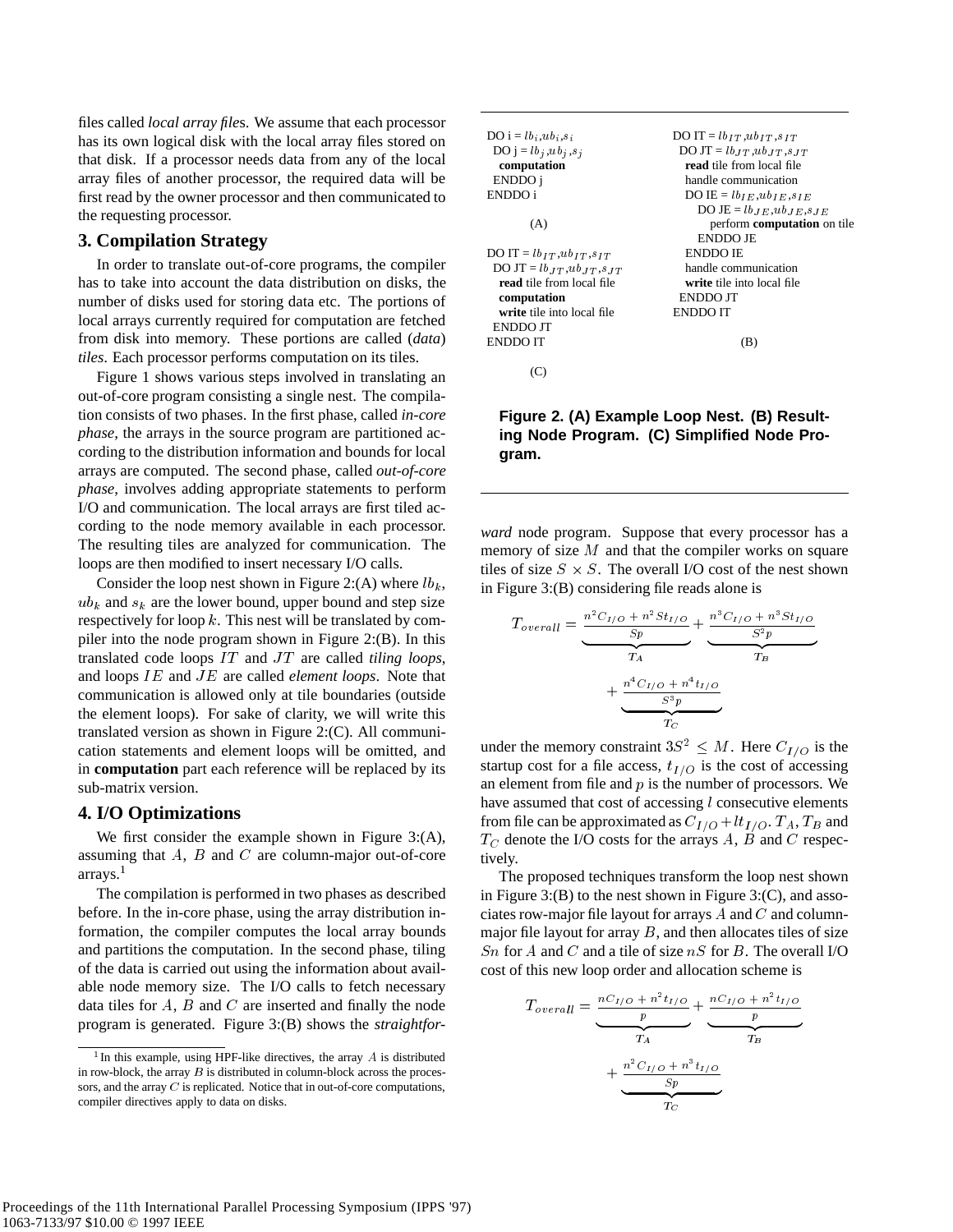| $DO i = lbi, ubi, si$          | DO IT = $lb_{IT}$ , $ub_{IT}$ , $s_{IT}$ | DO IT = $lb_{IT}$ , $ub_{IT}$ , $s_{IT}$  |
|--------------------------------|------------------------------------------|-------------------------------------------|
| DO j = $lb_j$ , $ub_j$ , $s_j$ | DO JT= $lb_{JT}$ , $ub_{JT}$ , $s_{JT}$  | read data tile for A                      |
| $DO k = lb_k, ub_k, s_k$       | read data tile for A                     | read data tile for B                      |
| $DO 1 = lbl, ubl, sl$          | DO KT $= lb_{KT}$ , $ub_{KT}$ , $s_{KT}$ | DO LT = $lb_L$ T, $ub_L$ T, $s_L$ T       |
| $A(i,j)=A(i,j)+B(k,i)+C(l,k)$  | read data tile for B                     | read data tile for C                      |
| ENDDO1                         | DO LT = $lb_{LT}$ , $ub_{LT}$ , $s_{LT}$ | $A[IT,1:n]=A[IT,1:n]+B[1:n,IT]+C[LT,1:n]$ |
| ENDDO k                        | read data tile for C                     | ENDDO LT                                  |
| ENDDO i                        | $A[IT,JT]=A[IT,JT]+B[KT,IT]+C[LT,KT]$    | write data tile for A                     |
| ENDDO i                        | ENDDO LT                                 | <b>ENDDO IT</b>                           |
|                                | <b>ENDDO KT</b>                          |                                           |
|                                | write data tile for A                    |                                           |
|                                | ENDDO JT                                 |                                           |
|                                | <b>ENDDO IT</b>                          |                                           |
| (A)                            | (B)                                      | (C)                                       |
|                                |                                          |                                           |

**Figure 3. (A) An out-of-core loop nest. (B) Straightforward translation. (C) I/O optimized translation.**

provided that  $3nS \leq M$ . Notice that this cost is much better than that of the original. Also note that in order to keep calculations simple we have assumed that at most  $n$  elements can be requested in a single I/O call.

The rest of the paper explains how to obtain I/O optimized node programs. Our approach consists of three steps: (1) Determination of the most appropriate file layouts for all arrays referenced in the nest, (2) Permutation of the loops in the nest in order to maximize locality, and (3) Partitioning the available memory across references based on I/O cost.

We assume that the file *layout* for any out-of-core array may be either *row-major* or *column-major* and there is only one distinct reference per array.

*Definition:* Assume a loop index IT, an array reference R with associated file *layout* and an array index position  $r$ . Also assume a data tile with size  $S$  in each dimension except  $r^{th}$  dimension where its size is n provided that  $n =$  combined  $\Theta(N) \gg S$  where N is size of the array in  $r^{th}$  dimension. Then *Index I/O Cost* of IT with respect to R, *layout* and r is the number of I/O calls required to read such a tile from the associated file into memory, if IT appears in the  $r^{th}$ position of R; else *Index I/O Cost* is zero. Index I/O Cost is denoted by  $ICost(IT, R, r, layout)$  [3].

*Definition:* The *Basic I/O Cost* of a loop index IT with respect to a reference  $R$  is the sum of index I/O costs of  $IT$ with respect to all index positions of reference  $R$ . Mathematically speaking,

$$
BCost(IT, R, layout) = \sum_{r} ICost(IT, R, r, layout)
$$

*Definition:* The *Array Cost* of an array reference R is the sum of  $BCost$  values for all loop indices with respect to reference  $R$ . In other words,

$$
ACost(R, layout) = \sum_{IT} BCost(IT, R, layout)
$$

#### 4.1. Determining File Lay outs

Our heuristic for determining file layouts for out-of-core local arrays first computes the *ACost* values for all arrays under possible layouts. It then chooses the combination that will allow the compiler to perform efficient file access. Consider the assignment statement in Figure 3:(B). The term by term additions of ACost values for different combinations are shown in Table 1.

*Definition:* The *Order* of a term is the greatest symbolic value it contains. For example the order of  $(S + n)$  is n whereas the order of  $S$  is  $S$ . A term that contains neither  $n$ nor S is called *constant-order* term.

After listing all possible layout combinations term by term, our layout determination algorithm chooses the combination with greatest number of *constant-order* and/or *Sorder* terms. For our example, combination 6 is an optimum combination, since it contains <sup>2</sup> *S-order* terms (S and 2S). Notice that there may be more than one optimum combination.

#### $\mathbf{a}$  and  $\mathbf{a}$  are constant of  $\mathbf{a}$  and  $\mathbf{a}$  are constant of  $\mathbf{a}$

Our technique next determines an optimal loop order for efficient file access.

*Definition:* The *Total I/O Cost* of a loop index IT is the sum of the Basic I/O costs (*BCost*) of IT with respect to each distinct array reference it surrounds. Mathematically,

$$
TCost(IT) = \sum_{R, layout_R} BCost(IT, R, layout_R)
$$

where R is the array reference and  $layout<sub>R</sub>$  is the layout of the associated file as determined in the previous step.

Our algorithm for desired loop permutation (1) calculates  $T\text{Cost}(IT)$  for each tiling loop IT, (2) permutes the tiling loops from outermost to innermost according to nonincreasing values of  $TCost$ , and (3) applies necessary loop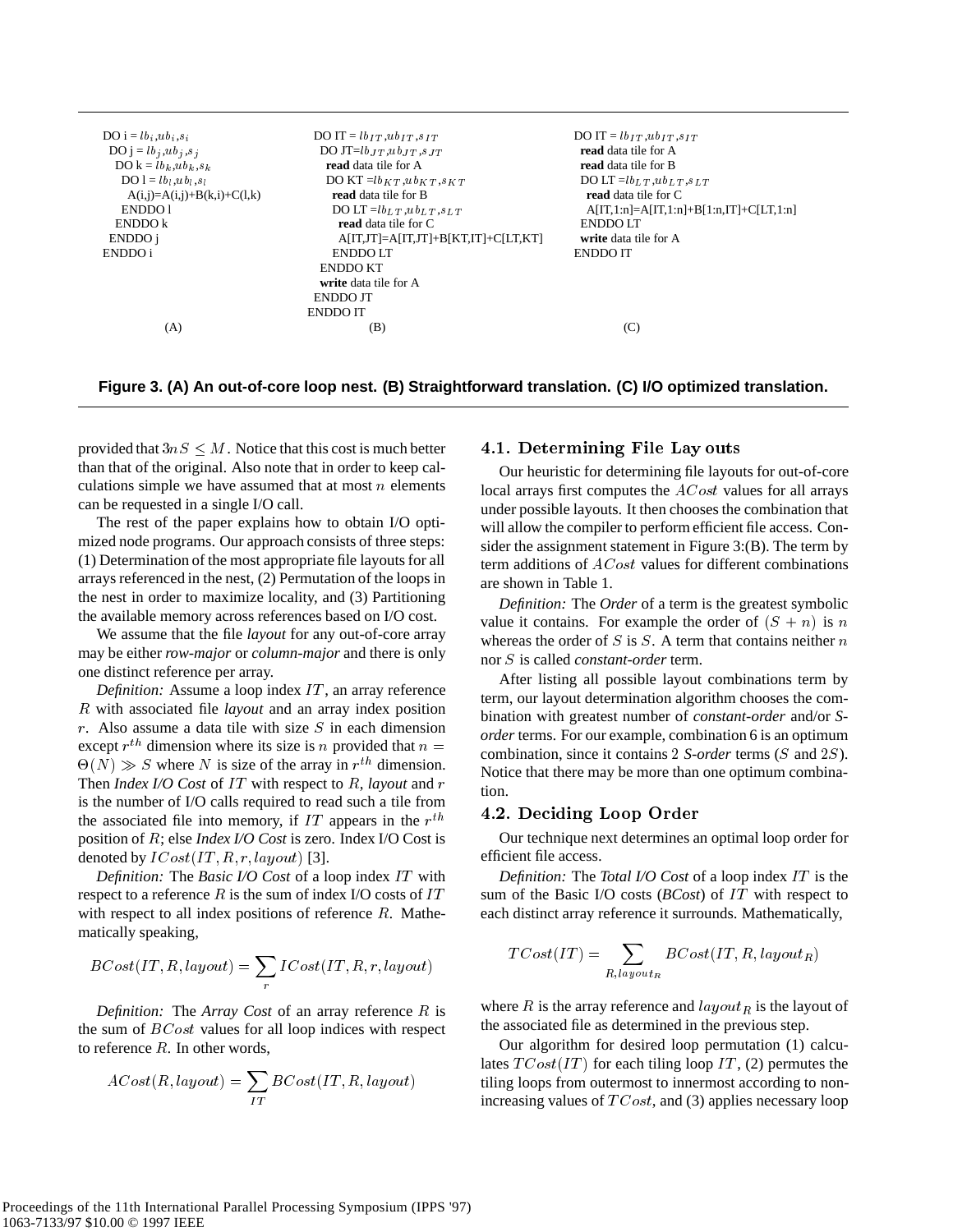|  |              |  | Table 1. Possible file layout combinations for |  |
|--|--------------|--|------------------------------------------------|--|
|  | our example. |  |                                                |  |

| Combination | Array A  | Array B  | Array C  | Cost                |
|-------------|----------|----------|----------|---------------------|
|             | colmajor | colmajor | colmajor | $(S+n/p)+n+(S+n)+S$ |
|             | colmajor | colmajor | rowmajor | $(S+n/p)+n+2S+n$    |
|             | colmajor | rowmajor | colmajor | $2S+n+2n+S$         |
|             | colmajor | rowmajor | rowmajor | $2S+n+(S+n)+n$      |
|             | rowmajor | colmajor | colmajor | $2n/p+S+(S+n)+S$    |
|             | rowmajor | colmajor | rowmajor | $2n/p+S+2S+n$       |
|             | rowmajor | rowmajor | colmajor | $(n/p+S)+S+2n+S$    |
|             | rowmajor | rowmajor | rowmajor | $(n/p+S)+S+(n+S)+n$ |

interchange(s) to improve the temporal locality for the tile being updated.

Returning to our example, for combination 6,  $TCost(T) = 2n/p$ ,  $TCost(JT) = S$ ,  $TCost(KT) =$ 2S, and  $TCost(LT) = n$ . The desired loop permutation from outermost to innermost is  $LT, IT, KT, JT$ , assuming  $p \geq 2$ .<sup>2</sup> Considering the temporal locality for the array being written to, the compiler interchanges  $LT$  and  $IT$ , and obtains the order  $IT,LT,KT,JT$ .

#### 4.3. Memory Allocation Scheme

Since each node has a limited memory capacity and in general a loop nest may contain a number of arrays, the memory should be partitioned optimally.

*Definition:* The *column-conformant* (*row-conformant*) position of an array reference is the *first* (*last*) index position of it.

Our scheme starts with tiles of size  $S$  for each dimension in each reference. For example, if a loop nest contains a one-dimensional array, and a three-dimensional array, it first allocates a tile of size  $S$  for the one-dimensional array, and a tile of size  $S \times S \times S$  for the three-dimensional array. This allotment scheme implies the memory constraint  $S^3 + S \leq M$  where M is the size of the node memory. It then divides array references in the nest into two disjoint groups depending on the file layouts. For rowmajor (column-major) group, the compiler considers all loop indices in turn. For each loop whose index appears in at least one row-conformant (column-conformant) position *and* does not appear in any other position of any reference in this group, it increases the tile size, in the rowconformant (column-conformant) position(s) to full array size. Of course, the memory constraint should be adjusted accordingly. <sup>3</sup>

For our running example, the compiler first allocates a tile of size  $S \times S$  for each reference. It then divides the array references into two groups:  $A[IT, JT]$  and  $C[LT, KT]$  in the first group, and  $B[KT,IT]$  in the second group. Since  $JT$  and  $KT$  appear in the row-conformant positions of the first group and do not appear elsewhere in this group, our algorithm allocates data tiles of size  $Sn$  for  $A[IT,JT]$  and  $C[LT, KT]$ . Similarly, since KT appears in the columnconformant position of the second group and does not appear elsewhere in this group, the algorithm allocates a data tile of size  $nS$  for  $B[KT, IT]$ . After these tile allocations tiling loops  $KT$  and  $JT$  disappear and the node program shown in Figure 3:(C) is obtained.

If we assume fixed column-major file layout for all arrays, then  $TCost(IT) = S + n/p$ ,  $TCost(JT) = n$ ,  $TCost(KT) = S + n$ , and  $TCost(LT) = S$  (from the first row of Table 1). So, from outermost to innermost position  $KT, JT, IT, LT$  is the desirable loop permutation. Considering the temporal locality for the array being written to, the compiler interchanges KT and IT, and the order  $IT, JT, KT, LT$  is obtained. If, on the other hand, we assume a fixed row-major layout for all arrays, then  $TCost(IT) = n/p + S$ ,  $TCost(JT) = S$ ,  $TCost(KT) = n + S$ , and  $TCost(LT) = n$ . From outermost to innermost position  $KT,LT,IT,JT$  is the desirable loop permutation. Considering the temporal locality, our compiler takes  $IT$  to the outermost position. So, the final loop order is  $IT, KT, LT, JT$ . It should be emphasized that although for reasonable values of  $M$  the costs obtained under the assumption of fixed disk layouts are better than that of the unoptimized version, they are much worse than the one obtained by our approach.

The complexity of our heuristics is  $\theta(lmd+2^m+llog(l))$ where  $l$  is the number of loops,  $m$  is the number of distinct array references, and  $d$  is the maximum number of array dimensions considering all references. The log term comes from sorting once the  $TCost$  value for each loop index has been computed. Since in practice  $l$ ,  $m$  and  $d$  are very small (e.g. 2,3,etc.), all the steps are inexpensive and the approach is efficient.

It should also be noted that if the desired loop permutation is not legal (semantic-preserving), then the compiler keeps the original loop order and applies only the memory allocation algorithm<sup>4</sup>.

#### **5. Experimental Results**

The technique introduced in this paper was applied on IBM SP-2 by hand using PASSION [7], a run-time library for parallel I/O. PASSION routines can be called from C and Fortran, and an out-of-core array can be associated with different layouts. All the reported times are in seconds. The experiments were performed for different values of*slab ratio* (SR), the ratio of available node memory to the size of

<sup>&</sup>lt;sup>2</sup>Notice that, in some cases, the actual value of  $p$  can change the preferred loop order.

<sup>&</sup>lt;sup>3</sup>It should be noted that, after these adjustments, any inconsistency between those two groups (due to a common loop index) should be resolved by not changing the original tile sizes in the dimensions in question.

<sup>&</sup>lt;sup>4</sup> Another option is to try the next most desirable loop permutation. Our choice is simpler and guarantees that the optimized program will be at least as good as the original one.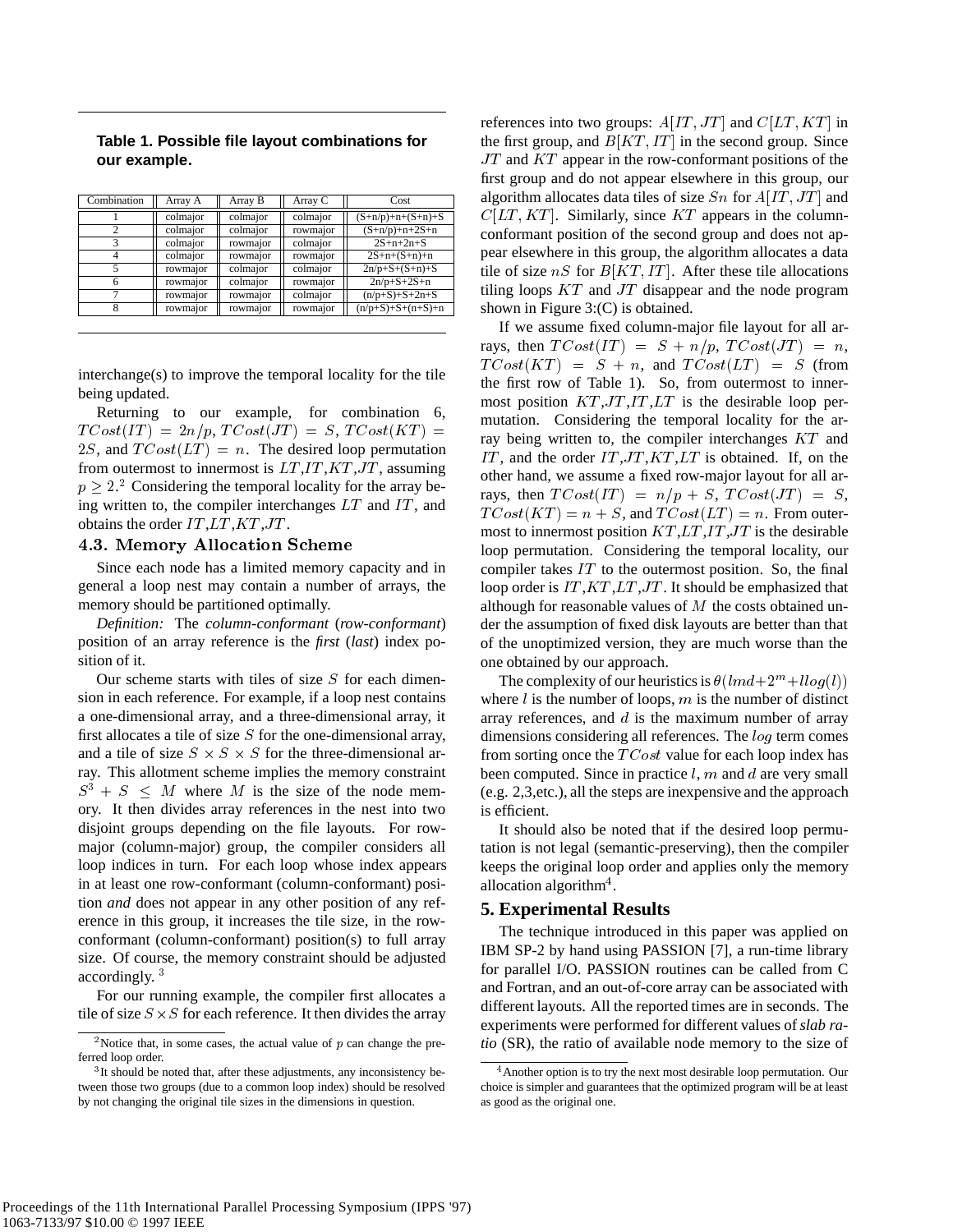

**Figure 4. Normalized I/O times for our exam**ple with  $4K \times 4K$  (128 MByte) double arrays.

out-of-core local arrays combined.

Figure 4 presents the normalized I/O times of four different versions of our first example (Figure 3) with  $4K \times 4K$ (128 MByte) double arrays : unoptimized version (Original), optimized version using column-major layout for all arrays (Col-Opt), optimized version using row-major layout for all arrays (Row-Opt), and the version that is optimized by our approach (Opt).



**Figure 5. Speedups for unoptimized and opti**mized versions of our example with  $4K \times 4K$  . Itally if **double arrays.**

Figure 5 illustrates the speedups for Original and Opt versions. We define two kinds of speedups: speedup that is obtained for each version by increasing the number of processors, which we call  $S_p$ , and speedup that is obtained by

using Opt version instead of the Original when the number of processors is fixed. We call this second speedup *local* speedup  $(S_l)$ , and product  $S_p \times S_l$  is termed as *combined speedup* (see Figure 6:(A)). We conclude the following:

(1) The Opt version performs much better than all other versions.

(2) When the slab ratio is decreased, the effectiveness of our approach increases (see Figure 4).

(3) As shown in Figure 5, the Opt version also scales better than the Original for all slab ratios.

(4) It is clear to see from Figure 6:(A) that combined speedup is much higher for small slab ratios. Note that the combined speedups are super-linear as the algorithm (loop order) is changed in the Opt version.

(5) When the slab ratio is very small, the optimized versions with fixed layouts for all files also perform much better than the Original.

# 5.1. Processors Coefficient and Memory Coefficient

The I/O optimizations introduced in this paper can be evaluated in two different ways:

(1) First, a problem that is solved by the Original version using a fixed slab ratio on  $p$  processors can, in principle, be solved in the same or less time on  $p'$  processors with the same slab ratio using the Opt version. The ratio  $p/p'$  is termed as *processor coefficient* (PC).

(2) Second, a problem that is solved on a fixed number processors with a slab ratio sr by the Original version can, in principle, be solved in the same or less time on the same number of processors with a smaller slab ratio (less memory) sr' by the Opt version. We call the ratio sr / sr' memory *coefficient* (MC).

The larger these coefficients are, the better as they indicate reduction in processor and memory requirements of the application program respectively.

Figures 6:(B) and (C) show the PC and MC curves respectively for our example with  $4K \times 4K$  (128 MByte) double arrays. It can be observed that there is a slab ratio, called *critical slab ratio*, beyond which the shape of the PC curve does not change. In Figure 6:(B) the critical slab ratio is  $1/64$ . Below this ratio, independent of the node memory capacities, for a given  $p$  it is possible to find the corresponding  $p'$  where  $p$  and  $p'$  are as defined above. Similarly it can be observed that there is a number of processors beyond which the shape of the MC curve does not change. In Figure  $6:$  (C) that number is 8. This result means that beyond that number of processors, given an sr it is possible to find the corresponding  $sr'$  where  $sr$  and  $sr'$  are as defined above.

We believe that the final PC and MC curves give enough information about the performance of I/O optimizations.